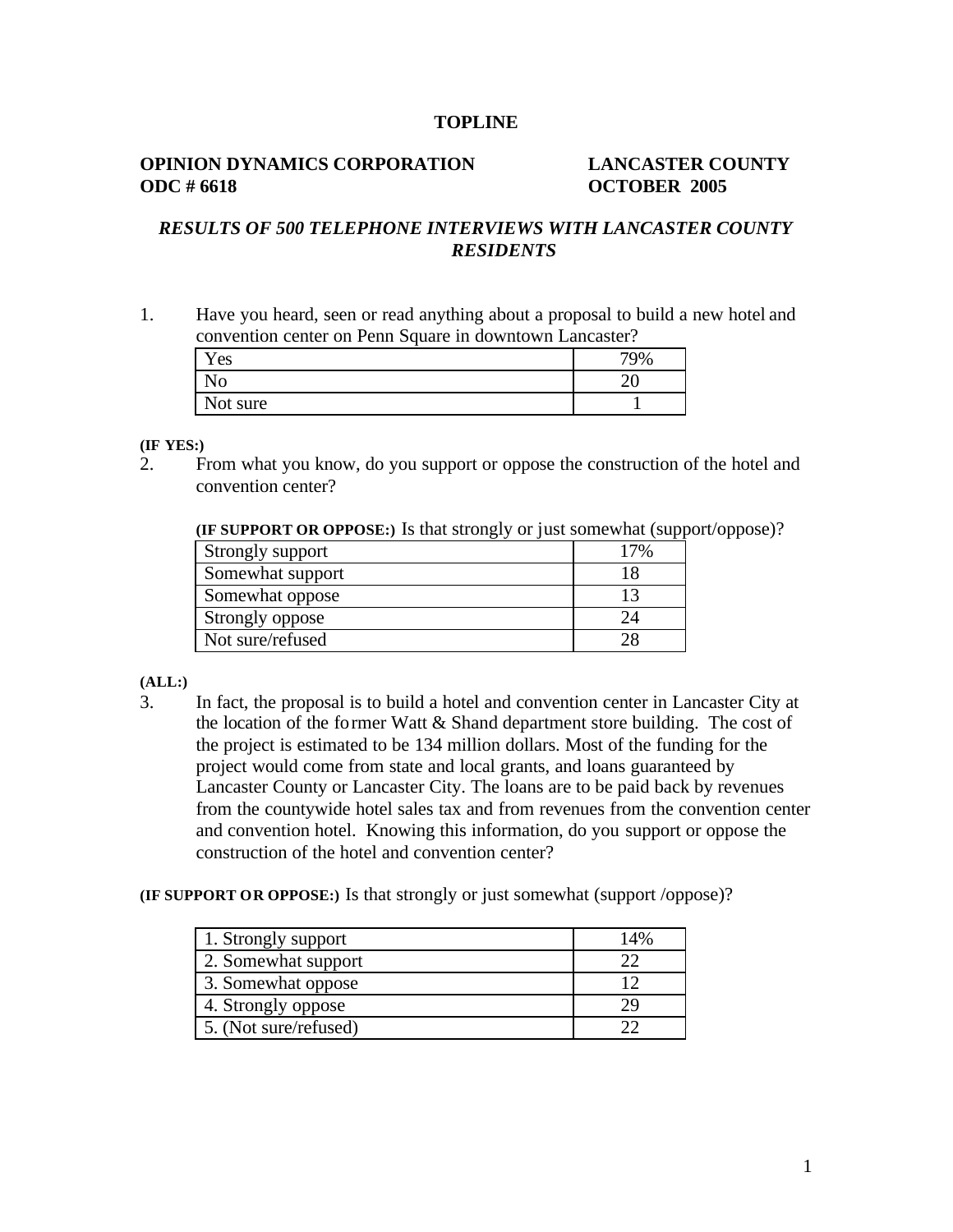4. How confident are you that a new downtown hotel and convention center in Lancaster will be successful enough to repay the over 76 million dollars in City and County guaranteed loans that will be required to build it? Are you:

| Very confident       | 8% |
|----------------------|----|
| Somewhat confident   |    |
| Not very confident   |    |
| Not confident at all |    |
| Not sure/refused     |    |

Now I'm going to mention three specific aspects of the proposed project and I would like you to tell me if you support or oppose each one. **(IF SUPPORT OR OPPOSE:)** Is that strongly or just somewhat (support /oppose)? **SCALE:**

- 1. Strongly support
- 2. Somewhat support
- 3. Somewhat oppose
- 4. Strongly oppose
- 5. (Not sure/refused)
- 5. Under the proposed plan, the County of Lancaster will be responsible for paying up to one and a half million dollars each year for forty years, if the Lancaster County Convention Center Authority is unable to pay its debts.

| <b>Strongly</b> | Somewhat | Somewhat | <b>Strongly oppose</b> | Not sure/      |
|-----------------|----------|----------|------------------------|----------------|
| <b>Support</b>  | support  | oppose   |                        | <b>Refused</b> |
| 8%              |          |          |                        |                |

6. The proposed convention center in downtown Lancaster will be owned and operated by a City-County Government Authority. The hotel will be owned by the City Redevelopment Authority and leased to private investors.

| <b>Strongly</b> | Somewhat | Somewhat | <b>Strongly oppose</b> | Not sure/      |
|-----------------|----------|----------|------------------------|----------------|
| <b>Support</b>  | support  | oppose   |                        | <b>Refused</b> |
| 15%             | `        | . .      | ⌒ /<br>ر_ ر_           |                |

7. Of the estimated 134 million dollars required for the project, 10 million dollars will come from a private company, 35 million will come from state and local grants, and 76 million will come from loans guaranteed by Lancaster County or City.

| <b>Strongly</b> | Somewhat | Somewhat | <b>Strongly oppose</b> | Not sure/      |
|-----------------|----------|----------|------------------------|----------------|
| <b>Support</b>  | support  | oppose   |                        | <b>Refused</b> |
| 3%              |          |          |                        |                |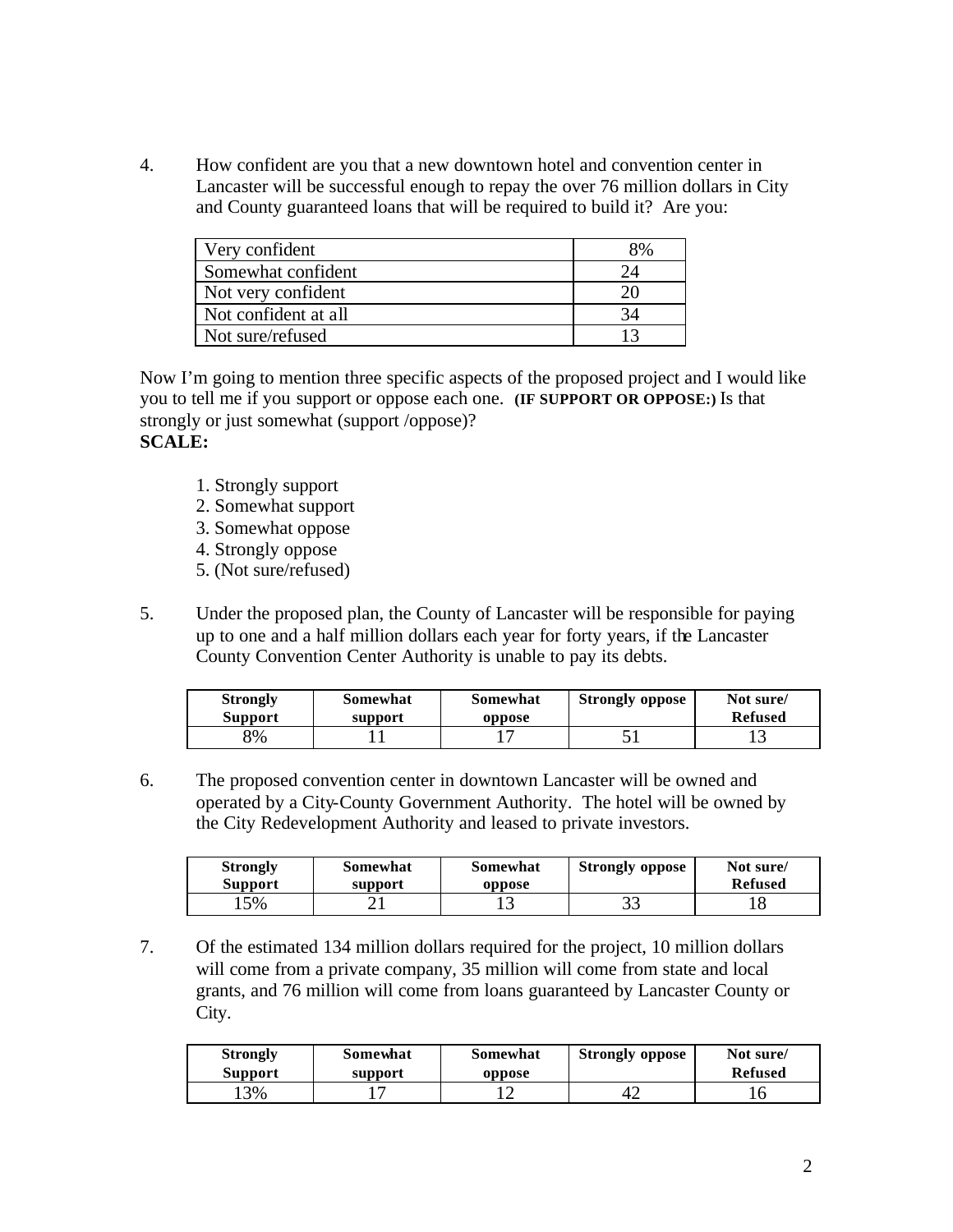8. Please tell me which of the following two statements is closer to how you feel about the convention center project:

| 1. The convention center project is a good<br>investment of state and local dollars that will<br>help revitalize downtown Lancaster and                                                                                       | 30% |
|-------------------------------------------------------------------------------------------------------------------------------------------------------------------------------------------------------------------------------|-----|
| stimulate the economy;                                                                                                                                                                                                        |     |
| 2. It is too risky to spend over one hundred and<br>eleven million dollars of taxpayer money in<br>grants, loans and loan guarantees for the<br>convention center project when there is no<br>certainty it will be a success; | 55  |
| 3. (Neither)                                                                                                                                                                                                                  | 3   |
| 4. (Not sure/refused)                                                                                                                                                                                                         |     |

Now, I'd like to ask you a few final questions for statistical purposes only.

9. What is your age?

| $18 - 25$ | 8% |
|-----------|----|
| $26 - 35$ | 14 |
| 36-45     | 18 |
| $46 - 55$ | 18 |
| 56-65     | 16 |
| Over 65   | 24 |
| Refused   |    |

10. What was the last grade you completed in school?

| Less than high school $(1-11)$ | 8% |
|--------------------------------|----|
| Graduated high school          |    |
| Some college/Tech.Voc.         | 14 |
| Graduated college              | 24 |
| Graduate/professional school   |    |
| Refused                        |    |

11. Are you currently registered to vote?

| Yes                | 84% |
|--------------------|-----|
| $\overline{N_{O}}$ |     |
| Not sure/refused   |     |